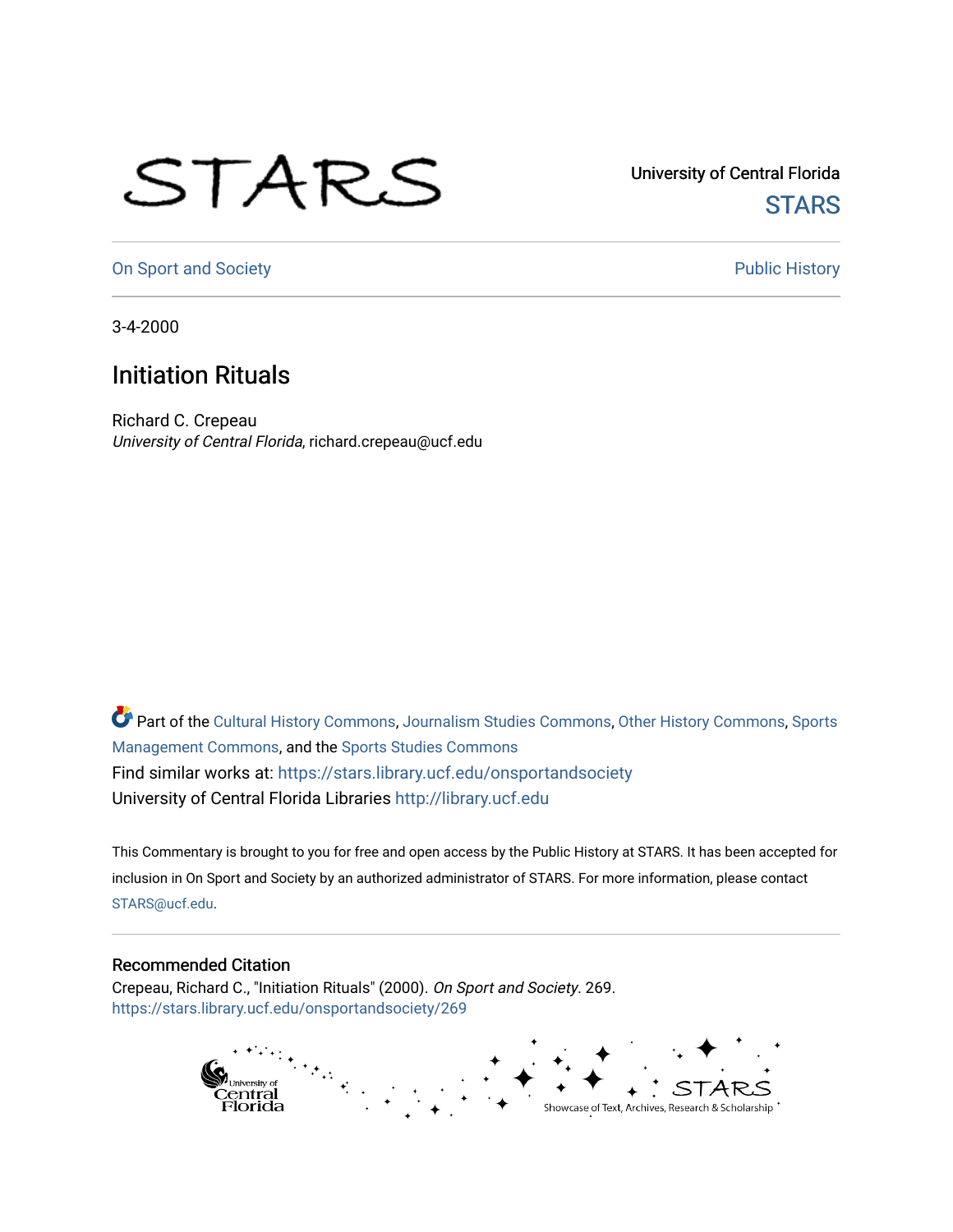## SPORT AND SOCIETY FOR ARETE March 4, 2000

It is called the "elephant walk," an all male single-file procession in the nude in which all participants are connected in a chain by holding on to the penis of the person just behind. This is not a new sport, but it is a part of the sporting atmosphere in many male athletic settings. Most recently this charming ritual was in the news at the University of Vermont where the hockey season has come to an abrupt end.

In addition to the elephant walk freshman hockey players were made to appear at a party with painted toe and fingernails, and wearing thongs. At some point they were blindfolded and naked dancers rubbed against them. They were told these were male dancers, but in fact they were females.

Around the same time at a Connecticut high school the wrestling program was closed down after a 15 year old sophomore was hogtied, slammed into a wall, put into a gymnasium locker, and had teammates force a plastic knife into his rectum.

This is about camaraderie. This is about manhood. This is called hazing. And this is not new.

I find all of this more than a bit strange, a twisted representation of what it means to be human. But in its many forms hazing has been around for centuries and it is a fundamental tradition in the military, in athletics, in fraternities and sororities, and in clubs of all sorts. It is done by and to men, women and children. It is often endured without complaint and most commonly comes to light when an injury or death results. Hazing is a crime in 41 states. Nonetheless it thrives.

Hazing has been a common part of the college scene since at least the Middle Ages, with documentation of hazing incidents to be found in the  $14<sup>th</sup>$  century. Thomas Aquinas mentions it as part of campus life. It has existed in the American military academies since their inception. General George McClellan endured his hazing in manly silence when he was a freshman at West Point. At the turn of the 20th century a hazing scandal engulfed West Point and was the subject of a Congressional Investigation. General George C. Marshall endured a particularly brutal form of hazing and suffered a severe injury to the groin area from a bayonet.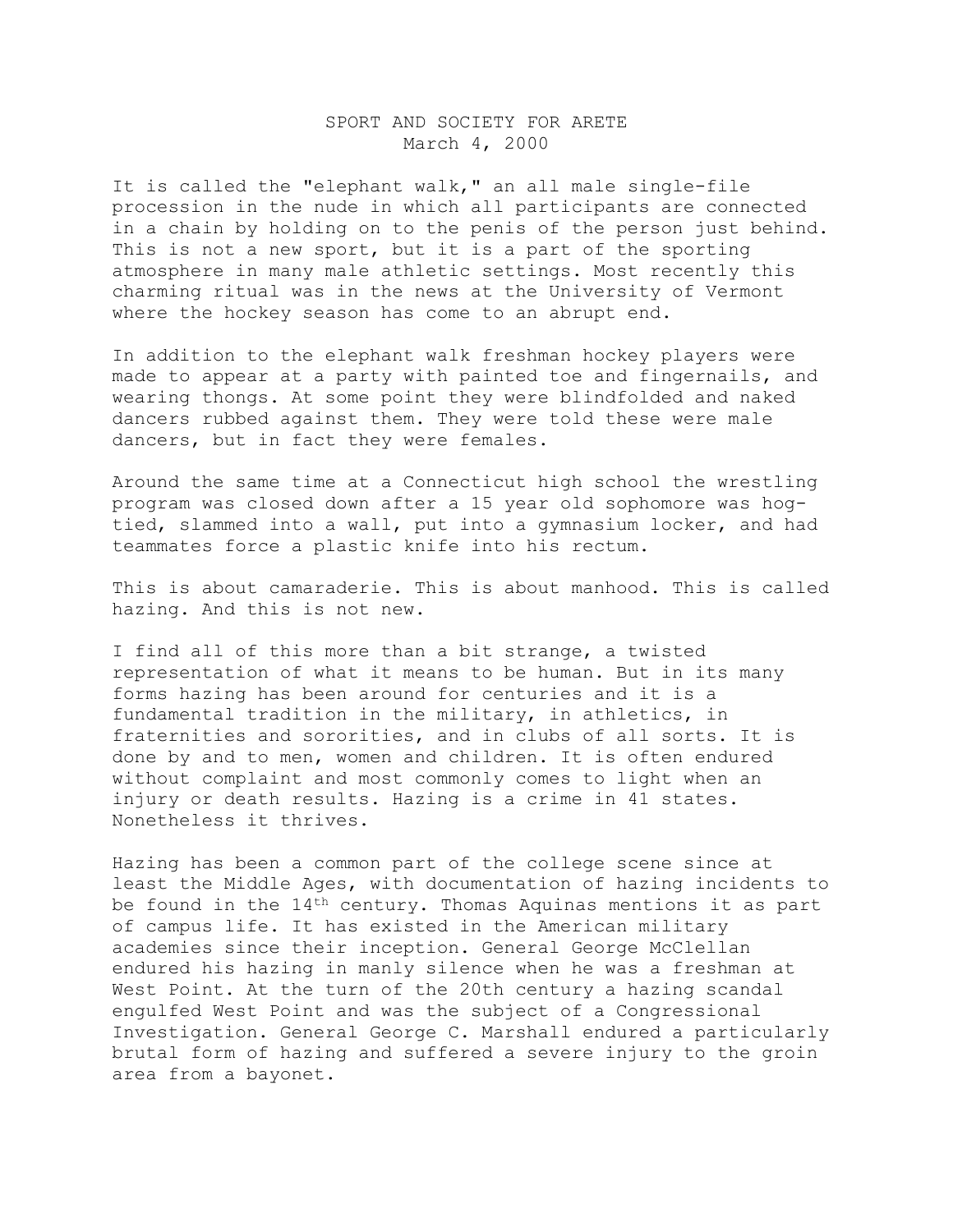Hazing has been in the news frequently over the last few years and in 1998-99 Alfred University in New York did a major study of Initiation Rites involving NCAA athletics. In that survey only 12% reported that they had been hazed as part of their athletic activity but 80% (a quarter million) reported to have experienced at least one kind of behavior that was defined in the study as constituting hazing.

Hazing is often associated with alcohol and half of those in the study reported that they had been forced to participate in drinking contests or alcohol-related hazing. Two-thirds were subjected to some form of humiliation, and 10 percent were required to commit a criminal act.

Swimmers, divers, lacrosse and soccer players were most likely to have been hazed. Football players were most likely to experience dangerous or illegal hazing. Women were more likely to be involved in alcohol related hazing. Campuses in the East and West had the most alcohol related hazing, while those in the Midwest and South were most likely to have dangerous or illegal hazing.

I must say I have never quite figured out what all of this has to do with anything, but then one assumes that it would not have such widespread usage across time and across cultures if it didn't fill some basic human need. These activities are related to initiation rites associated with societies in less develop parts of the world, and in fact are a part of most clubs or organizations in all parts of the world. The rites often have a functional role. The Masai sent young men to the forest to kill a lion as a rite of passage and this had some social value. Whether this is replicated by locking a teenager in a closet for several hours is doubtful. Putting anyone through sexual or physical humiliation seems not to serve any useful social purpose anywhere.

Yet these activities are routinely carried out with little or no objection. Even in the Connecticut high school case it is apparent that forms of initiation, many involving hazing, were a part of the local traditions. One boy's father recalled that the sort of activity which produced the current problems had been practiced for at least three decades and were an accepted and expected part of the athletic scene.

At the University of Vermont many of the hockey team feel that they have been mistreated by the university and do not believe that they have done anything wrong. They were building team